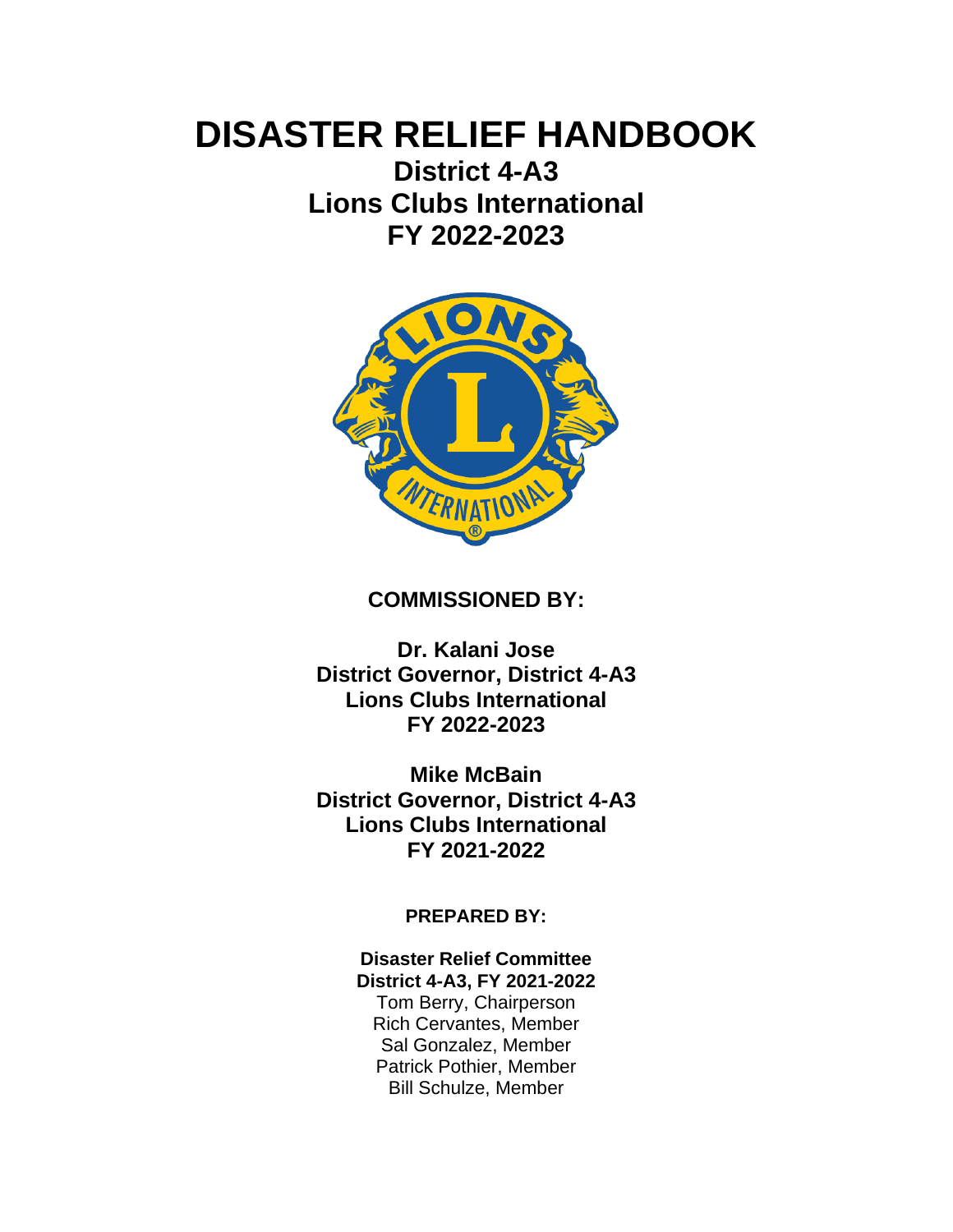## **I. INTRODUCTION AND PURPOSE**

- A. The Lions Clubs International Foundation (LCIF) and California Lions Foundation (CLF) websites provide a wealth of information on disaster relief funding mechanisms. However, when disaster strikes, time is of the essence, and it can be time-consuming to locate relevant information in a timely manner.
- B. This handbook is intended as a summary resource listing all disaster relief funding options and providing links to specific reference materials. It is also intended to provide guidance in organizing disaster relief efforts.
- C. This handbook is intended to be updated by the Disaster Relief Committee each July, at the start of the new fiscal year.
- D. This handbook is intended to be stored on the District 4-A3 website, so it is immediately available to all members and clubs when needed.

# **II. INITIATING DISASTER RELIEF EFFORTS**

A. When a club identifies a need to initiate disaster relief efforts, the first step should be to contact the District 4-A3 Disaster Relief Committee Chairperson (DRCC). The name and contact information for the current DRCC is listed in the District Directory. Region Chairpersons will also have that information. For FY 2021-2022, the DRCC is:

Tom Berry, Conejo Valley Lions Club Email: [District4A3DisasterRelief@gmail.com](mailto:District4A3DisasterRelief@gmail.com)

- B. Please include your phone contact information in your initial email. Emails sent between the hours of 8 a.m. and 8 p.m. will normally receive a response within four hours. Emails sent outside those hours will normally receive a response by noon.
- C. The DRCC can provide advice and assistance in preparing funding requests and organizing disaster relief efforts.
- D. When the DRCC will be unavailable for extended periods, s/he will designate a qualified alternate to fulfill their duties and monitor the District Disaster Relief email.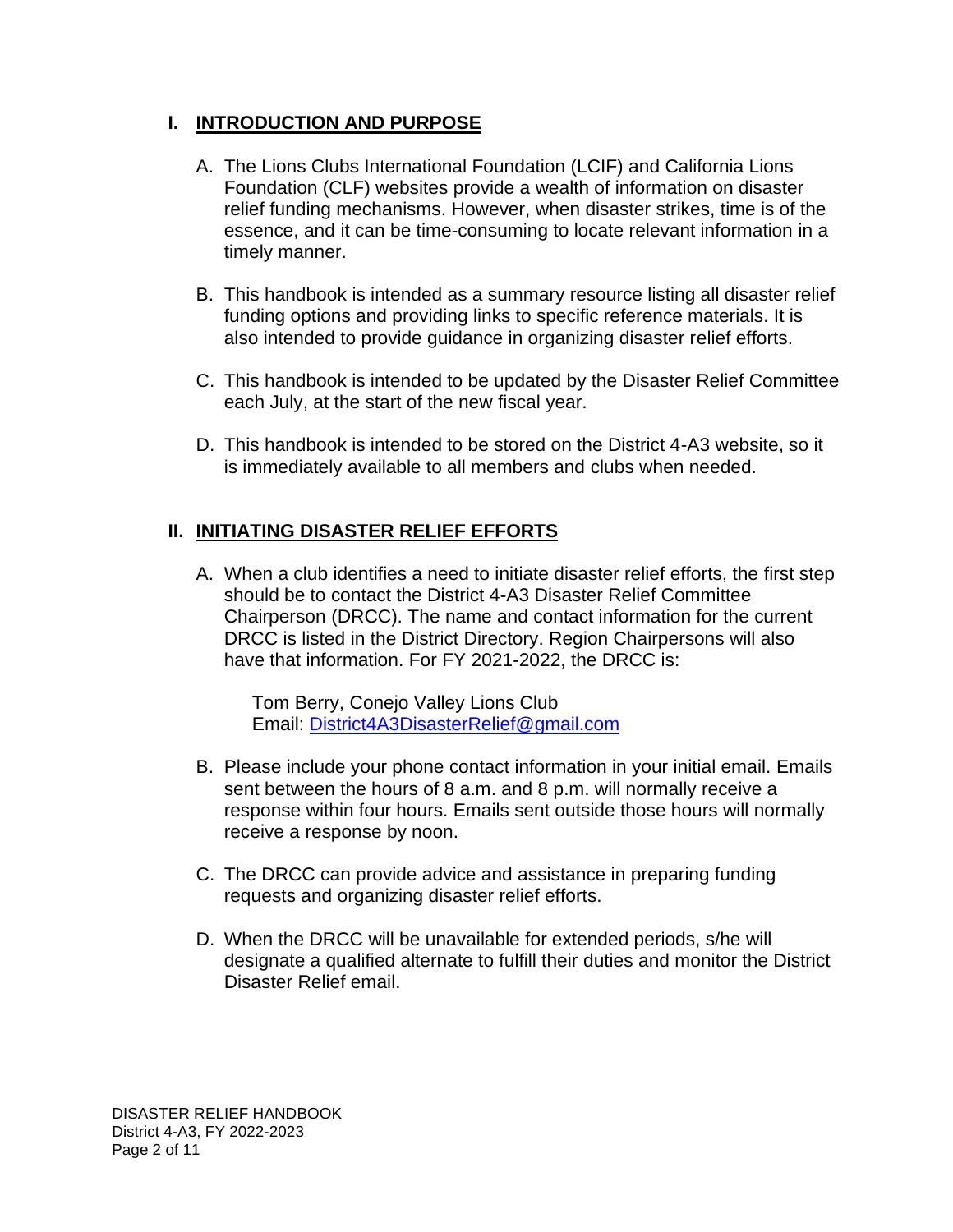## **III. DISASTER RELIEF MATERIALS FOR VICTIMS**

- A. The objective of District 4-A3 disaster relief efforts is to assist victims with transitioning between the **[response](#page-8-0)** and **[recovery](#page-8-1)** phases of a disaster. As immediate danger passes, victims begin to assess damage to their residences and re-establishing their lives. They may not yet have gained access to their home, or the property may have sustained major damage. Immediate victim needs may be basic at this phase, including:
	- 1. Water and small purification units
	- 2. Food (to purchase, distribute, and/or cook and serve meals)
	- 3. Small cooking supplies and eating utensils
	- 4. Clothing
	- 5. Infant needs: diapers, formula, milk, wipes, etc.
	- 6. Fuel for vehicles
	- 7. First-aid supplies
	- 8. Tarps/tarpaulin
- B. Advance purchase of the right items in the right amounts is challenging and can lead to undistributed surplus products.
- C. An effective means of delivering assistance to victims is to purchase and distribute gift cards from stores that stock the items above. For example, a store such as Target stocks most of the items on the list above. Using gift cards, each victim is provided with needed items, avoiding surplus products.
- D. Some funding sources may prohibit using funds to purchase gift cards, in part due to concerns that inappropriate items may be purchased such as alcohol and tobacco.

## **IV. DISASTER RELIEF MATERIALS FOR FIRST RESPONDERS**

- A. In most cases, first responders do not need assistance during a disaster. They travel with a "go bag" that includes toiletries and clean clothing. With few exceptions, ample supplies of food and water are supplied through Incident Management Team **[Logistics Section](#page-9-0)**.
- B. On those rare occasions where first responders are not receiving adequate supplies of food and water, Lions may choose to meet that need. For example, during the 2017 Thomas fire in Ventura County, the Ventura Downtown Lions Club and the Camarillo-Somis Pleasant Valley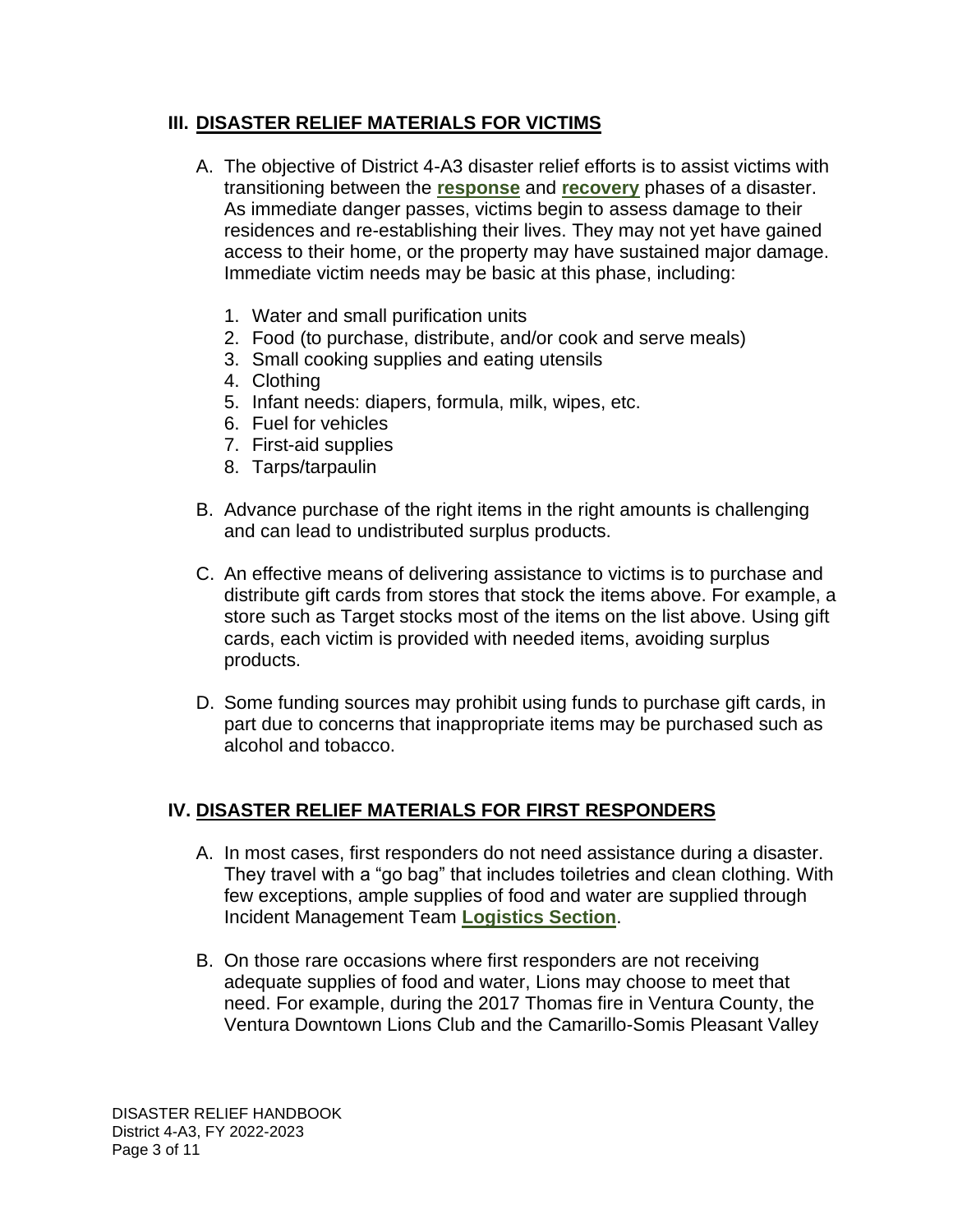Lions Club identified a group of out-of-state firefighters in need of feeding, and they met that need.

- C. When providing assistance to first responders, **[Non-Governmental](#page-9-1)  [Organizations \(NGOs\)](#page-9-1)** such as Lions should work under the guidance of the Incident Management Team Logistics Section to reduce duplication of effort and encourage routine communications between first responders and the **[Incident Management](#page-9-2) Team** to which they are assigned.
- D. Only in the rarest of circumstances do first responders need additional clothing. In most cases, clothing donated for first responders is unused during a disaster and is later donated to NGOs. As with feeding, efforts to provide clothing to first responders should work under the guidance of the Incident Management Team Logistics Section to avoid misunderstandings and/or duplication of effort.

# **V. LIONS CLUBS INTERNATIONAL DISASTER FUNDING SOURCES**

- A. Individual Clubs
	- 1. Club expenditures are restricted only by the club Constitution and Bylaws which require public (activity) funds must be returned to public use.
	- 2. **There is no restriction on the use of gift cards by clubs.** This is an advantage since some disaster grants may prohibit using funds to distribute gift cards.
- B. Zone, Region, or District
	- 1. Typically, there are no funds budgeted for disaster relief at the Zone, Region, or District levels.
	- 2. For disasters impacting multiple clubs, a Zone or Region Chairperson, or the District Governor, should consider coordinating receipt and distribution of funds donated by Lions Clubs and/or the public. For example:
		- a. Disaster relief efforts involving two or more clubs within a Zone might be coordinated by the Zone Chairperson.
		- b. Efforts involving two or more Zones might be coordinated by the Region Chairperson.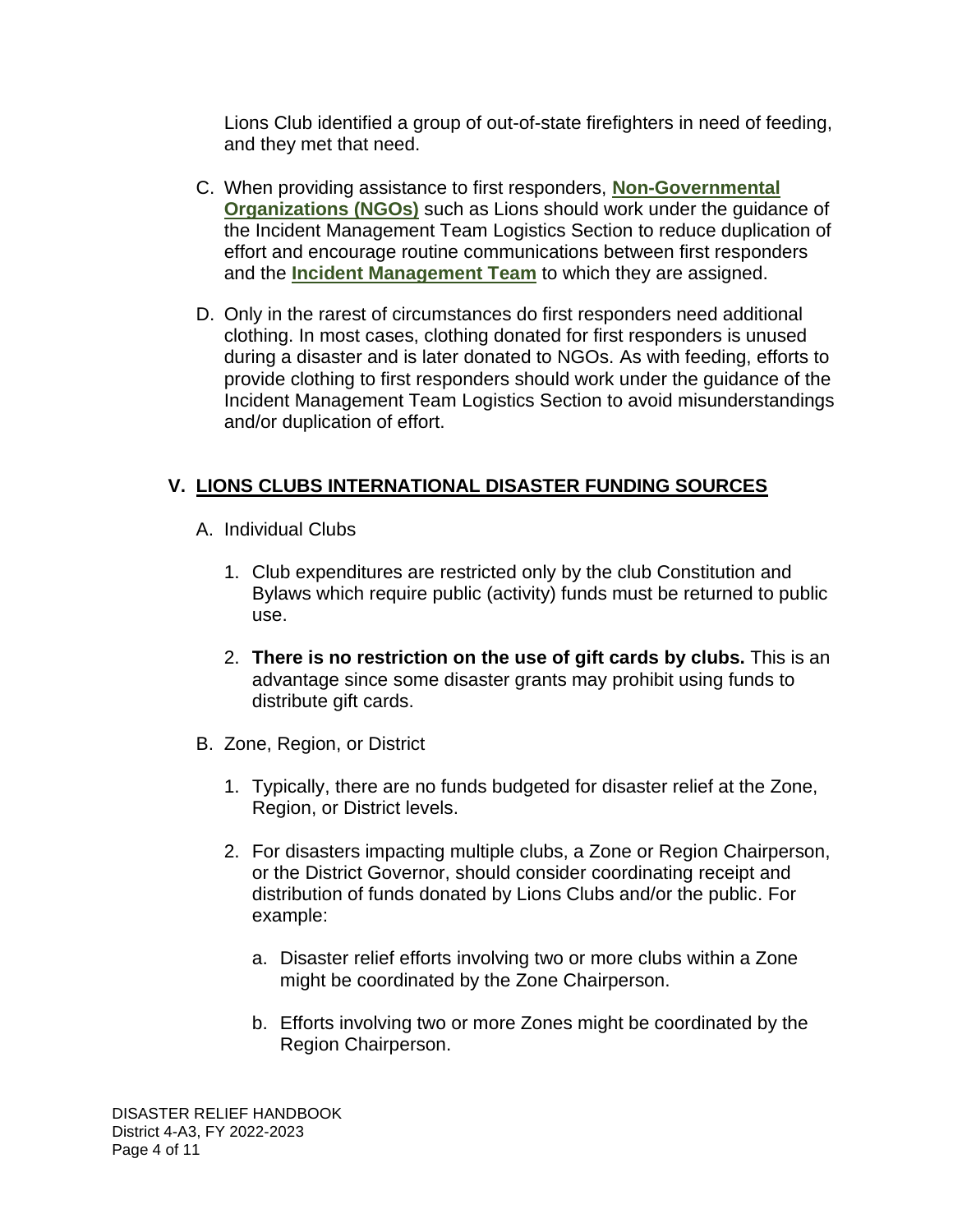- c. Efforts involving two or more Regions might be coordinated by the District Governor (or his/her designee).
- 3. Regardless of disaster relief funding sources, all donations and expenditures must be accounted for through accurate recordkeeping and receipts.
- C. California Lions Clubs (MD4)
	- 1. Most, if not all, disaster relief funding available at the state level of Lions is managed by California Lions Foundation (CLF). The District CLF representative can inquire whether funding is also available through California Lions Clubs.
	- 2. In the event of a widespread disaster impacting multiple Districts, the respective District Governors may coordinate receipt and distribution of funds donated by Lions Clubs and/or the public.
- D. Donations from other Lions Clubs and/or the public
	- 1. It is common for well-publicized, mega-disasters to generate donations from throughout the state, country, or world.
	- 2. As an example, the 2018 Camp Fire, which destroyed the town of Paradise, generated over \$200,000 in donations from around the world. A neighboring club in Chico, which was outside the fire perimeter, served as a collection and distribution point for donated funds.
	- 3. Arranging and advertising one location for receiving donations can simplify the process for donors, possibly increasing the amounts received.
- E. California Lions Foundation (CLF) Grants
	- 1. Emergency grants in amounts of \$500 and above are available to help Lions districts and clubs with the distribution of immediate relief aid to disaster victims where **100 or more people** have been displaced or affected.
		- **a. In the application criteria, CLF does not prohibit the use of gift cards to provide immediate relief aid such as food, water, clothing, medical supplies, and vehicle fuel.**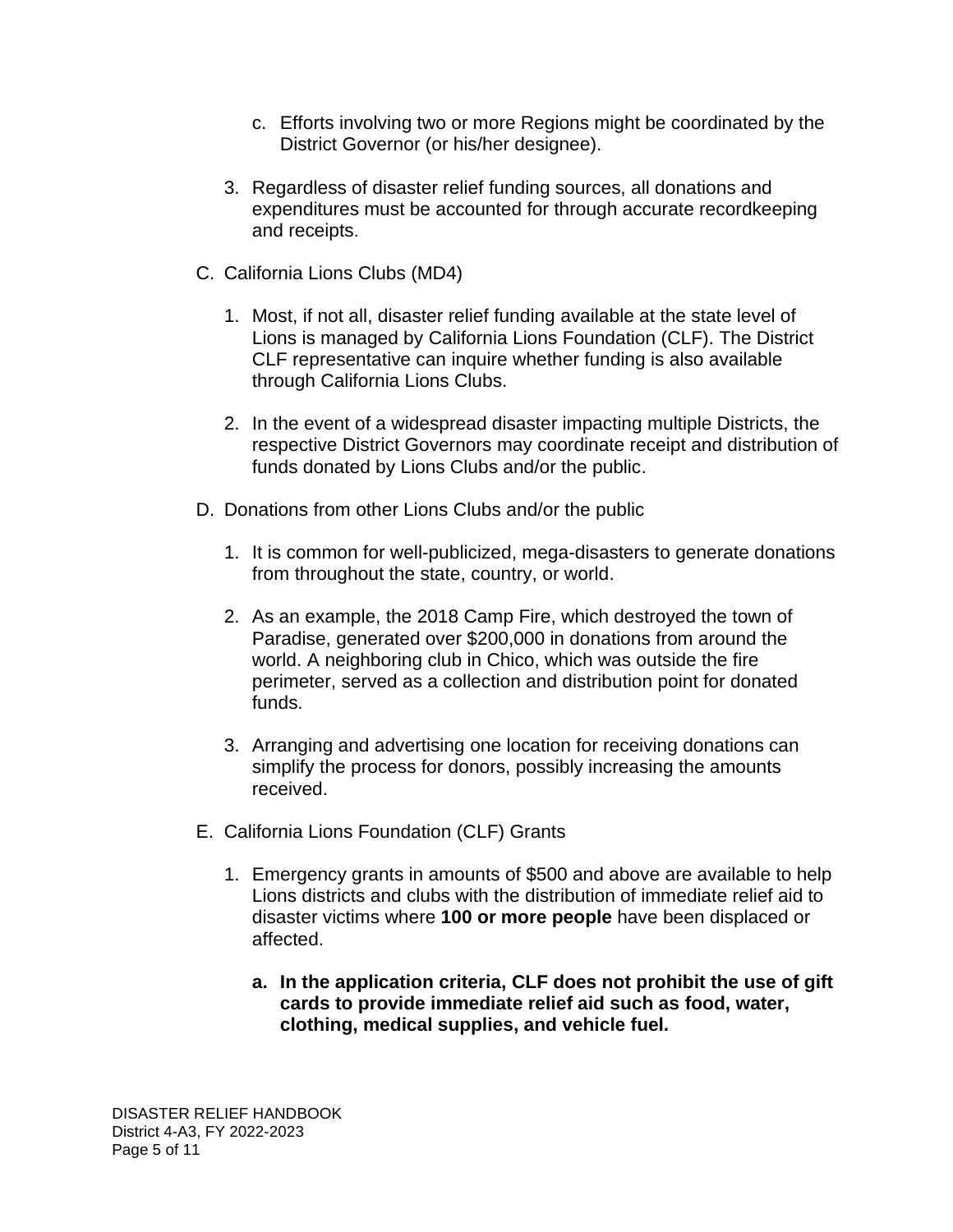- b. Emergency grant funds may not be used for non-immediate needs such as providing shelter, rebuilding damaged facilities and homes, or replacing household and personal belongings lost as a result of the natural disaster.
- c. [Emergency Grant guidelines and the Emergency Grant](https://californialionsfoundation.org/emergency-grants)  [application and criteria](https://californialionsfoundation.org/emergency-grants) MUST be reviewed in detail.
- F. Lions Club International Foundation (LCIF) Grants
	- 1. The Disaster Preparedness Grant is for Lions districts interested in partnering with local authorities and other community organizations to plan and prepare for future relief efforts. The goal is to determine the Lions' role in the community before the disaster strikes.
		- a. Grants available in amounts of US\$5,000-10,000.
		- b. Local funds must account for 10% of the grant request.
		- c. Disaster Preparedness Grant guidelines and the [Disaster](https://cdn2.webdamdb.com/md_wRjakW3t8w31.jpg.pdf?v=1)  [Preparedness Grant application and criteria](https://cdn2.webdamdb.com/md_wRjakW3t8w31.jpg.pdf?v=1) MUST be reviewed in detail.
	- 2. The Emergency Grant is for Lions districts interested in addressing the immediate needs of disaster victims in the wake of a natural disaster.
		- a. Emergency Grants provide up to US\$10,000 for districts impacted by a natural disaster. Lions' district governors may apply for Emergency Grants to help meet immediate needs such as food, water, clothing, and medical supplies. LCIF awards nearly US\$2 million in emergency grant funding each year.
		- b. Grants available in amounts of US\$5,000-\$10,000, and the District Governor must apply within 30 days of the disaster's occurrence.
		- c. **At least 100 people** must be displaced or impacted by the disaster.
		- d. **Emergency grants shall not be given or used to provide direct cash assistance, vouchers, or gift cards to disaster victims.**
		- e. Emergency Grant guidelines and the [Emergency Grant criteria](https://cdn2.webdamdb.com/md_I8MDDEcLlSJ3.jpg.pdf?v=1)  [and application](https://cdn2.webdamdb.com/md_I8MDDEcLlSJ3.jpg.pdf?v=1) MUST be reviewed in detail.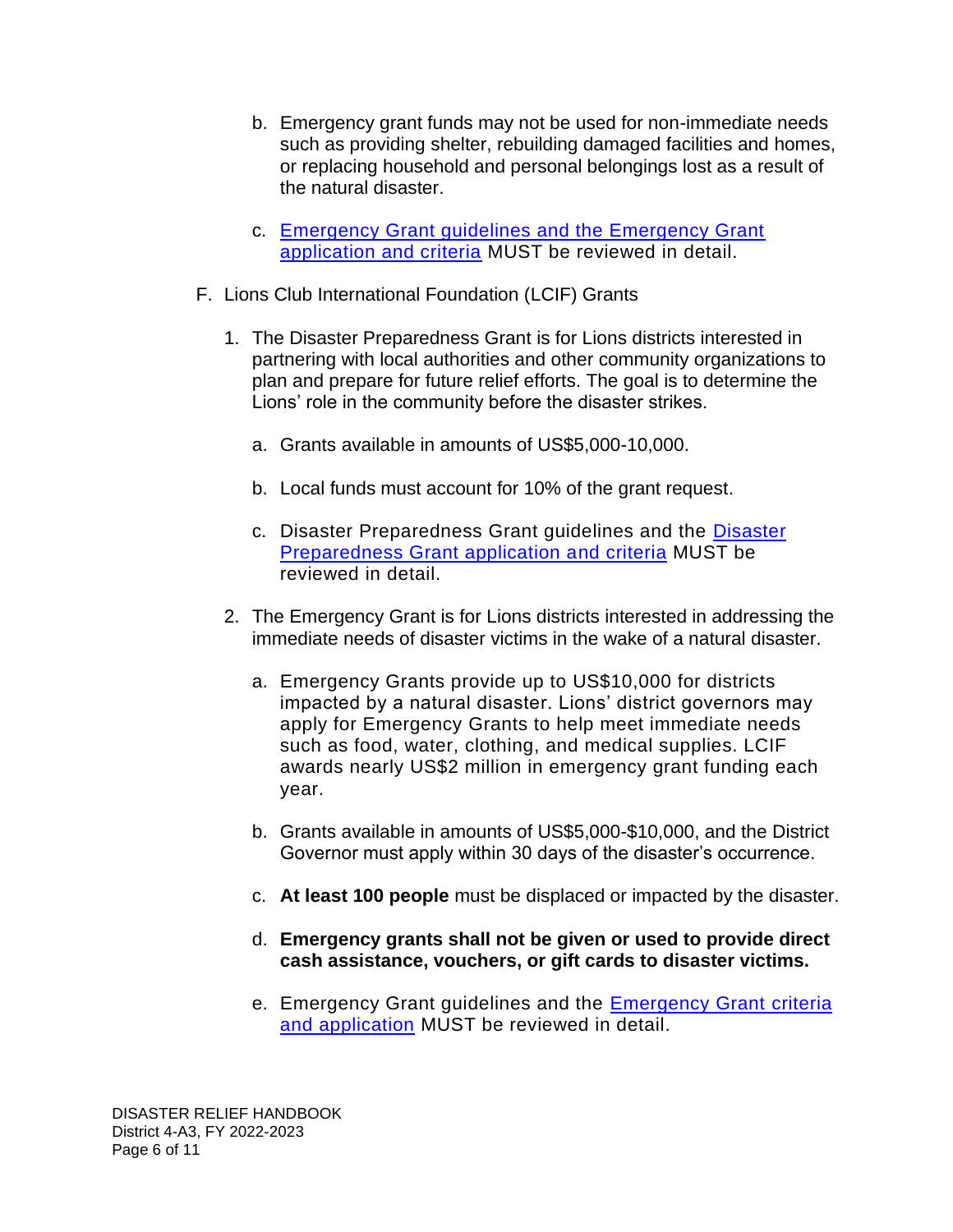f. This chart summarizes materials that may be provided using an LCIF Emergency Grant (reprinted from the LCIF website):

| <b>Eligible Expenses</b>                                                                                                                                                                                                                                                                                                                                                                                                                                                                            | <b>Non-Eligible Expenses</b>                                                                                                                                                                                                                                                                                                                                                                                                                                                     |                                                                                                                                                                                                                                                                                                                                                                                                                                                                   |
|-----------------------------------------------------------------------------------------------------------------------------------------------------------------------------------------------------------------------------------------------------------------------------------------------------------------------------------------------------------------------------------------------------------------------------------------------------------------------------------------------------|----------------------------------------------------------------------------------------------------------------------------------------------------------------------------------------------------------------------------------------------------------------------------------------------------------------------------------------------------------------------------------------------------------------------------------------------------------------------------------|-------------------------------------------------------------------------------------------------------------------------------------------------------------------------------------------------------------------------------------------------------------------------------------------------------------------------------------------------------------------------------------------------------------------------------------------------------------------|
| $\sqrt{\phantom{a}}$ Relief kits: disaster, hygiene/toiletries<br>$\checkmark$ Infant needs: diapers, formula/milk,<br>wipes, etc.<br>$\checkmark$ Food (to purchase, distribute and/or<br>cook and serve meals)<br>$\checkmark$ Water and small purification units<br>$\checkmark$ First aid supplies<br>$\sqrt{\phantom{a}}$ Tarps/Tarpaulin<br>$\sqrt{\phantom{a}}$ Blankets<br>✓ Clothing/footwear<br>$\checkmark$ Cleaning supplies<br>$\checkmark$ Small cooking supplies and eating utensils | $X$ Cash/voucher/gift cards distribution<br>Individual cash assistance<br>x<br>Replacement of personal property lost<br>x<br>or damaged in the disaster<br>Home repairs/construction<br>X<br><b>Providing temporary/permanent</b><br>x<br>housing (ex: hotel accommodations,<br>lodging, rent and similar expenses)<br><b>Transportation/relocation expenses</b><br>X<br>Medical expenses (ex: treatment,<br>X<br>screenings, vaccinations, personal<br>medical equipment, etc.) | $X$ Repairs to infrastructure (ex: public<br>buildings, roads, bridges, utility and<br>power sources, etc.)<br><b>Supplies and services for animals</b><br>x<br>(ex: pets, service animals and those<br>that are domesticated and/or raised<br>in an agricultural setting, natural<br>habitat or shelter)<br>Support for operational expenses or<br>x<br>reserve funding for any organization<br>or program experiencing a loss of<br>revenue due to the disaster |
| $\sqrt{\phantom{a}}$ Flashlights/lanterns/solar lights                                                                                                                                                                                                                                                                                                                                                                                                                                              |                                                                                                                                                                                                                                                                                                                                                                                                                                                                                  |                                                                                                                                                                                                                                                                                                                                                                                                                                                                   |

- 3. The Community Recovery Grant is for Lions districts interested in supporting short-term clean-up and repair efforts when other organizations have already met immediate needs. The relief effort will focus on a smaller or specific population among those impacted by the disaster.
	- a. Grants available in amounts up to US\$20,000, and District Governor must apply within 60 days of the disaster's occurrence
	- b. What types of activities are eligible? The purchase of equipment and supplies for debris removal; equipment and materials for minor repair and refurbishment of groups of homes, medical facilities, schools, and other public institutions; coordination of blood drives; and temporary/mobile eye care clinics for disaster victims to replace lost glasses.
	- c. Community Recovery Grant guidelines and the [Community](https://cdn2.webdamdb.com/md_YlaGqCGQ9k95.jpg.pdf?v=1)  [Recovery Grant application and criteria](https://cdn2.webdamdb.com/md_YlaGqCGQ9k95.jpg.pdf?v=1) MUST be reviewed in detail.
- 4. Major Catastrophe Grants are awarded for long-term reconstruction projects due to disasters that occur on a much larger scale. Major Catastrophe Grants are awarded at the discretion of the international president and the LCIF chairperson and cannot be applied for by a district. These grants provide significant funds for catastrophes with major international impact, such as the recent earthquakes in Mexico, the 2016 earthquake in Italy, and Hurricane Harvey (USA).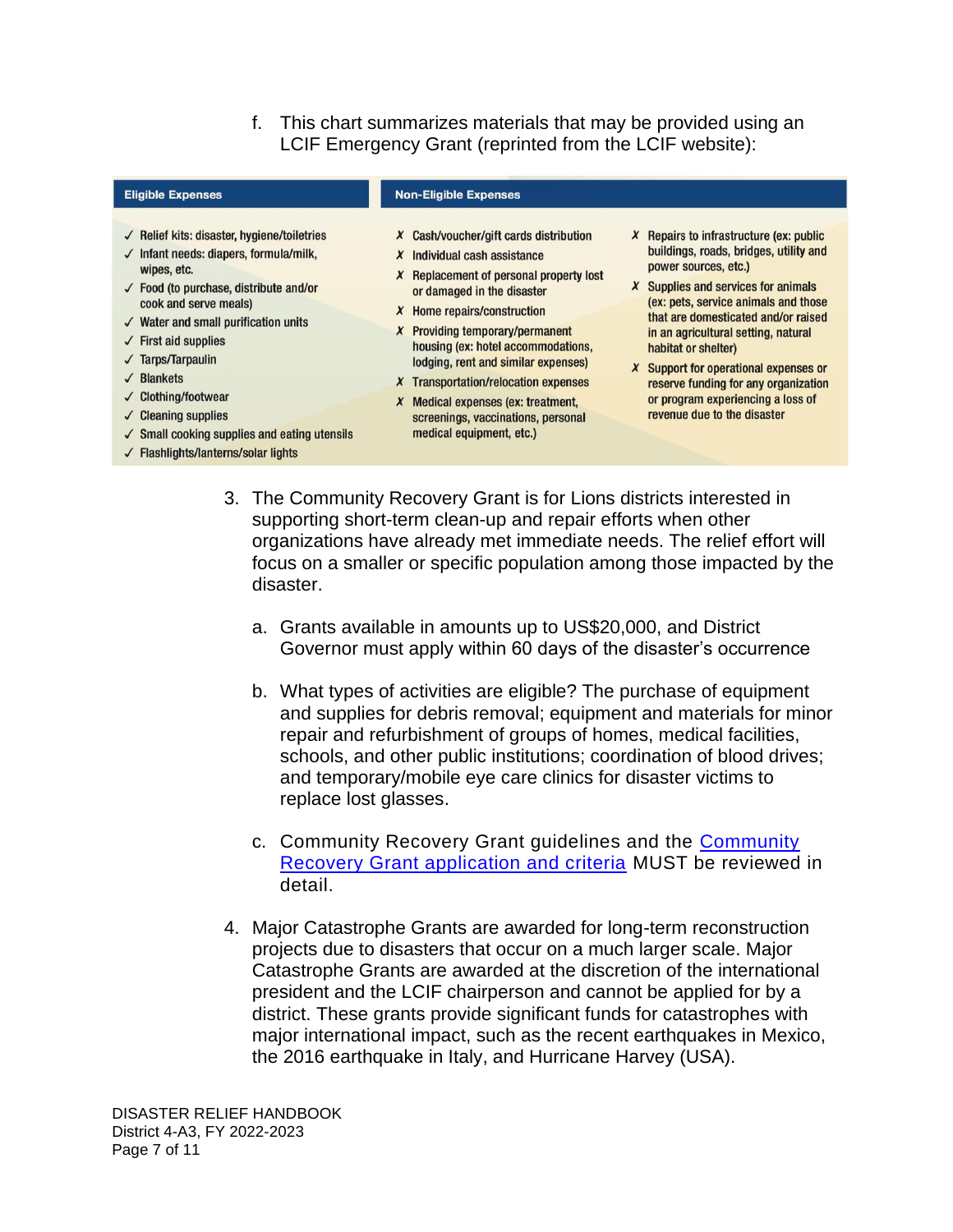a. The Standard Grant is for Lions districts interested in rebuilding or equipping vital public facilities, such as schools, medical facilities, and centers for the elderly and disabled that were damaged by a natural disaster. This is a matching grant opportunity requiring local funding from the Lions. The grant range is US\$10,000-\$100,000. Please refer to the Standard Grant Criteria and Application which is contained in a PDF file on LCI's website and [found at the top of this](https://www.lionsclubs.org/en/search-results?keys=Standard+Grant+Criteria+and+Application) [website search result.](https://www.lionsclubs.org/en/search-results?keys=Standard+Grant+Criteria+and+Application)

## **VI. DISASTER RELIEF DISTRIBUTION LOCATIONS**

## **A. [FEMA Disaster Recovery Centers](#page-9-3) (DRCs)**

- 1. DRCs are routinely opened several days into a disaster response to provide one-stop shopping for disaster victims and include services of a wide variety of federal, state, and local agencies, as well as non-governmental organizations (NGOs).
- 2. DRCs provide an opportunity for Lions Clubs and other NGOs to connect with victims as they are seeking assistance. This centralized location provides an efficient opportunity to locate victims.
- 3. Permission for participating at a DRC is best obtained by making face-to-face contact with the DRC manager or coordinator. Building space may be a limiting factor.
- B. Distribution Center (or Store)
	- 1. In a **[mega-disaster](#page-9-4)** impacting tens of thousands of people, establishing a distribution center stocked with items most needed by evacuees has been proven effective.
		- a. As an example, following the 2018 Camp Fire, which destroyed the town of Paradise, local Lions Clubs opened a "store" in Chico, where a majority of the 50,000 evacuees had relocated. The owner donated the use of the building for 62 days after which the store was closed to make room for a new (paying) tenant.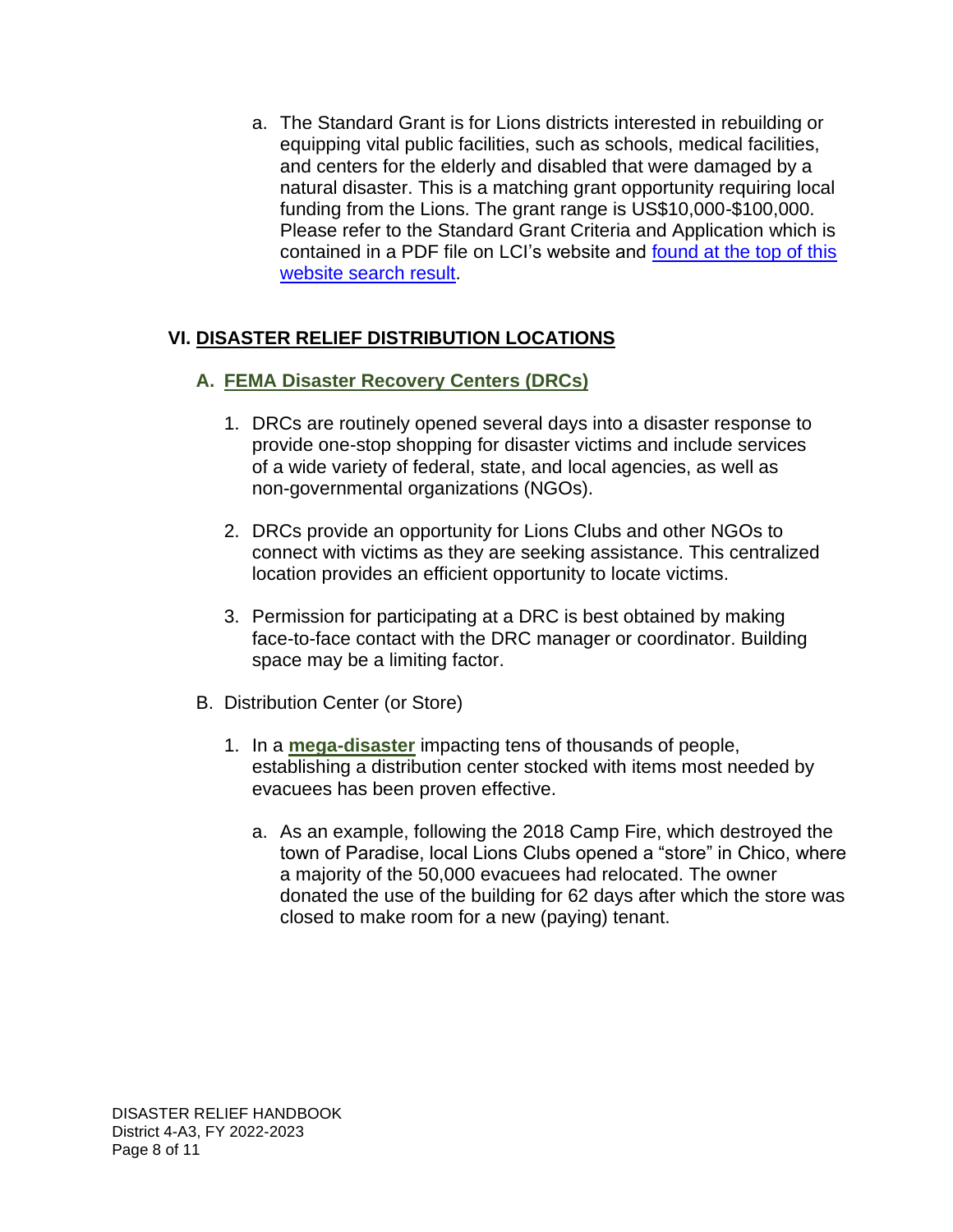#### **VII. GLOSSARY OF DISASTER TERMINOLOGY**

- <span id="page-8-0"></span>A. Disaster Management Phases – The four phases of the disaster management cycle are Mitigation, Preparedness, Response, and Recovery.
	- 1. Mitigation This phase includes actions taken to prevent or reduce the cause, impact, and consequences of disasters.
	- 2. Preparedness This phase includes planning, training, and educational activities for events that cannot be mitigated.
	- 3. **Response** The response phase occurs in the immediate aftermath of a disaster. During the response phase, business and other operations do not function normally. Personal safety and well-being in an emergency and the duration of the response phase depend on the level of preparedness.
	- 4. **Recovery** During the recovery period, restoration efforts occur concurrently with regular operations and activities. The recovery period from a disaster can be prolonged.
- <span id="page-8-1"></span>B. Disaster Relief – Humanitarian assistance during the response and early recovery phases of disaster management. The first and most important form of relief is the provision of basic needs (food, water, clothes, and shelter) to those most seriously impacted.
- C. Disaster Types Common to District 4-A3 (natural and human-caused):
	- 1. Civil disturbance
	- 2. Earthquake
	- 3. Flooding and Landslides
	- 4. Mass Transit Accident
	- 5. Tsunami
	- 6. Weather Event
	- 7. Wildfire/Conflagration
	- 8. Biologic, Chemical, or Nuclear Disaster
- D. Emergency vs. Disaster and Mega-disaster
	- 1. Emergency At one end of the spectrum, emergencies are usually small-scale, localized incidents that are resolved quickly using local resources. However, small-scale emergencies can escalate into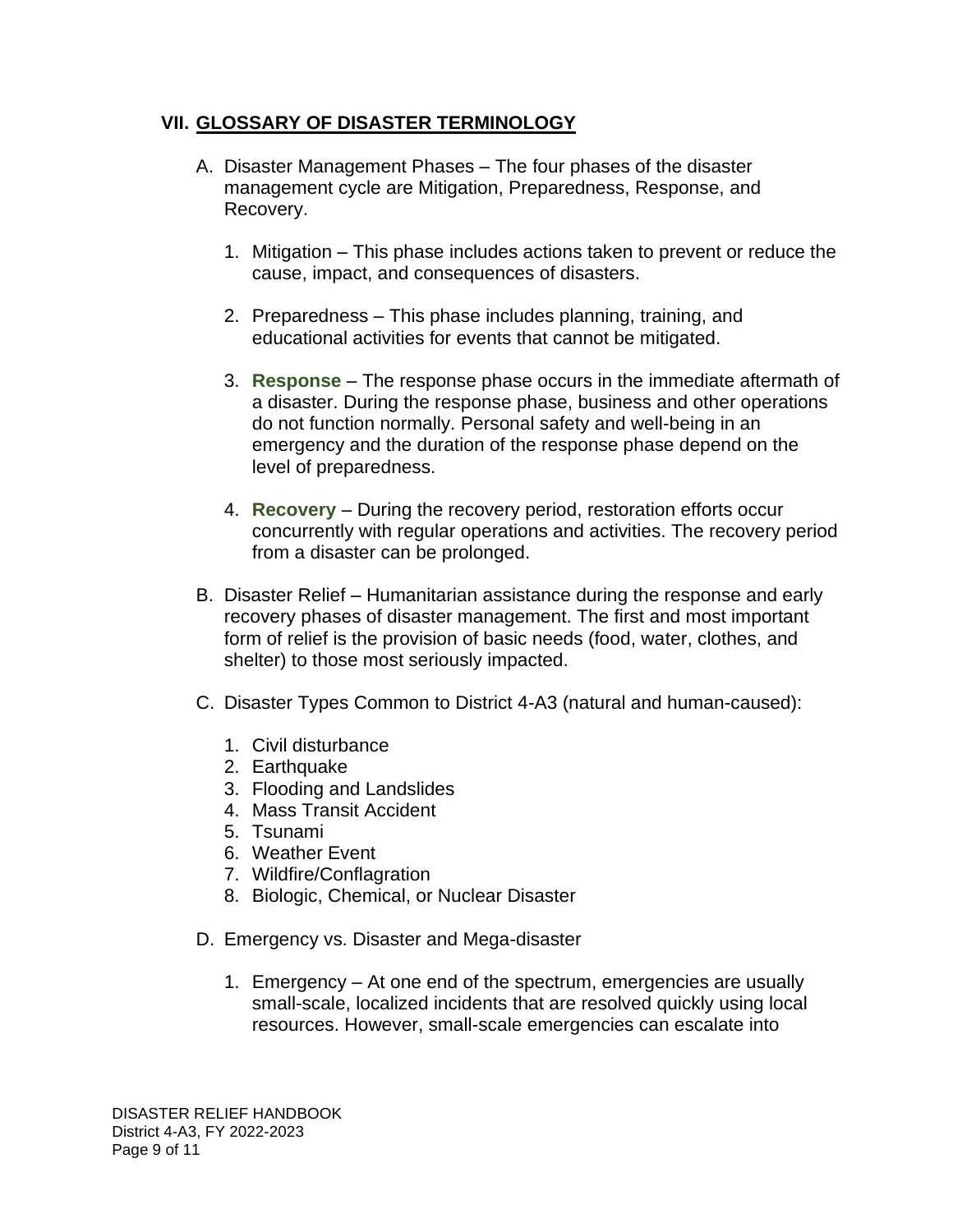disasters when there has been inadequate planning and wasteful use of resources.

- 2. Disaster At the other end of the spectrum, disasters are typically large-scale and cross geographic, political, and academic boundaries. Disasters require a level of response and recovery greater than local communities can provide.
- <span id="page-9-4"></span><span id="page-9-3"></span>3. **Mega-disaster** – An unexpected natural or man-made catastrophe of exceptional magnitude, causing unusually severe or unprecedented damage.
- E. **FEMA Disaster Recovery Center (DRC)**  FEMA Disaster Recovery Centers (DRCs) are accessible facilities and mobile offices set up after a disaster. DRCs are placed near affected communities, in an area that offers equal access and resources to everyone. State and local agencies, and NGOs are commonly co-located in the DRC to provide a "one-stop shopping" experience to those impacted by a disaster. DMV, local building departments, and social services are examples of state and local agencies that are commonly represented.
- F. First Responder A person with specialized training who is among the first to arrive and provide assistance at the scene of an emergency, such as an accident, natural disaster, or terrorism. First responders typically include law enforcement officers, paramedics, EMTs (emergency medical technicians), and firefighters.
- G. Incident Command System (ICS) A standardized approach to the command, control, and coordination of emergency response providing a common hierarchy within which responders from multiple agencies can be effective.
- <span id="page-9-2"></span>H. **Incident Management Team (IMT)** – An experienced group of welltrained first responders who have been delegated the responsibility and authority to manage an emergency or disaster.
- <span id="page-9-0"></span>I. **Logistics Section** – Those members of an Incident Management Team responsible for providing all facilities, transportation, communications, supplies, equipment maintenance and fueling, and food and medical services for incident personnel.
- <span id="page-9-1"></span>J. **Non-governmental organizations (NGOs)** – Organizations that generally are formed independently from the government. They are typically nonprofit entities, and many of them are active in humanitarianism or